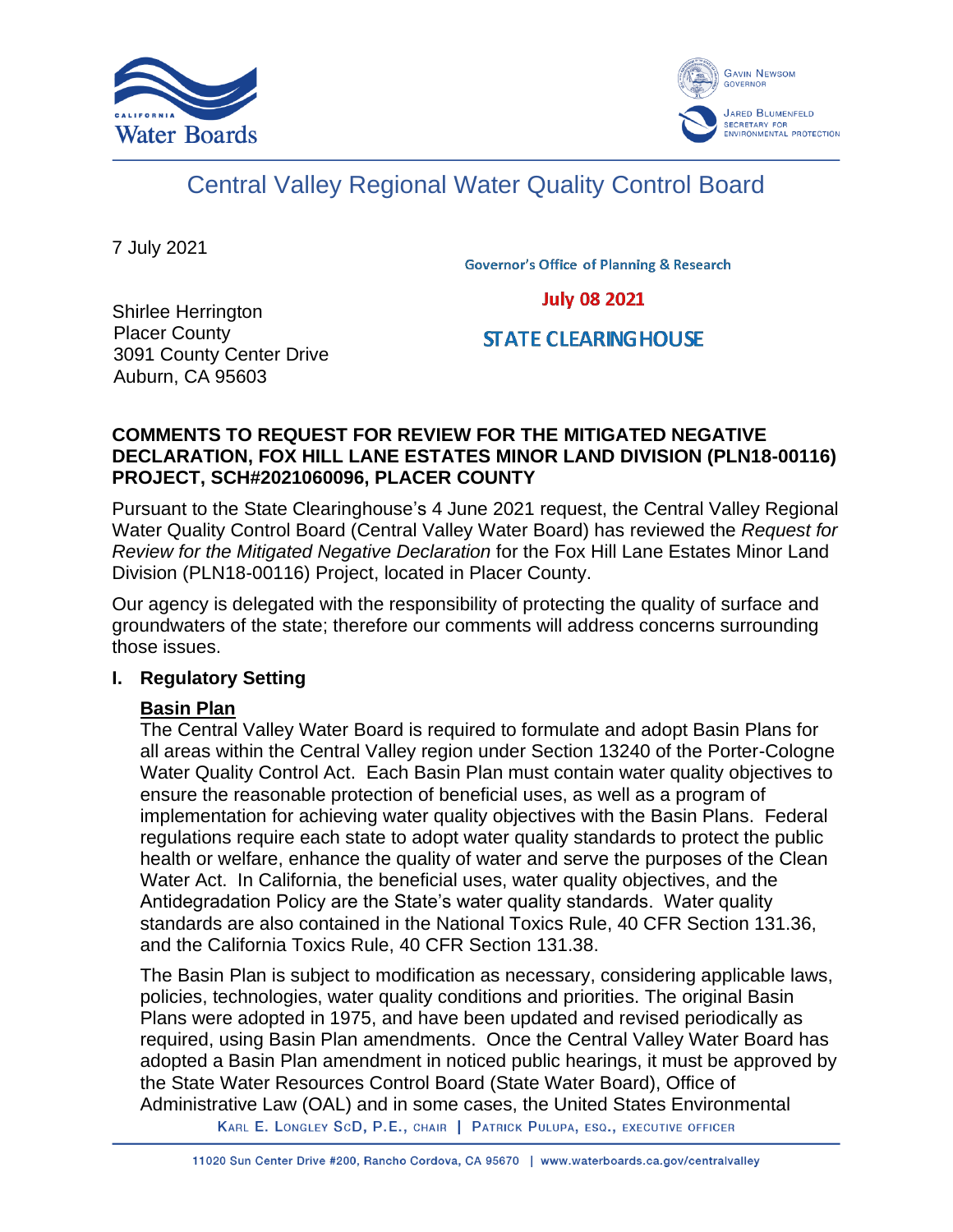Protection Agency (USEPA). Basin Plan amendments only become effective after they have been approved by the OAL and in some cases, the USEPA. Every three (3) years, a review of the Basin Plan is completed that assesses the appropriateness of existing standards and evaluates and prioritizes Basin Planning issues. For more information on the *Water Quality Control Plan for the Sacramento and San Joaquin River Basins*, please visit our website:

[http://www.waterboards.ca.gov/centralvalley/water\\_issues/basin\\_plans/](http://www.waterboards.ca.gov/centralvalley/water_issues/basin_plans/)

#### **Antidegradation Considerations**

All wastewater discharges must comply with the Antidegradation Policy (State Water Board Resolution 68-16) and the Antidegradation Implementation Policy contained in the Basin Plan. The Antidegradation Implementation Policy is available on page 74 at:

https://www.waterboards.ca.gov/centralvalley/water\_issues/basin\_plans/sacsjr\_2018 05.pdf

In part it states:

*Any discharge of waste to high quality waters must apply best practicable treatment or control not only to prevent a condition of pollution or nuisance from occurring, but also to maintain the highest water quality possible consistent with the maximum benefit to the people of the State.*

*This information must be presented as an analysis of the impacts and potential impacts of the discharge on water quality, as measured by background concentrations and applicable water quality objectives.*

The antidegradation analysis is a mandatory element in the National Pollutant Discharge Elimination System and land discharge Waste Discharge Requirements (WDRs) permitting processes. The environmental review document should evaluate potential impacts to both surface and groundwater quality.

#### **II. Permitting Requirements**

#### **Construction Storm Water General Permit**

Dischargers whose project disturb one or more acres of soil or where projects disturb less than one acre but are part of a larger common plan of development that in total disturbs one or more acres, are required to obtain coverage under the General Permit for Storm Water Discharges Associated with Construction and Land Disturbance Activities (Construction General Permit), Construction General Permit Order No. 2009-0009-DWQ. Construction activity subject to this permit includes clearing, grading, grubbing, disturbances to the ground, such as stockpiling, or excavation, but does not include regular maintenance activities performed to restore the original line, grade, or capacity of the facility. The Construction General Permit requires the development and implementation of a Storm Water Pollution Prevention Plan (SWPPP). For more information on the Construction General Permit, visit the State Water Resources Control Board website at:

[http://www.waterboards.ca.gov/water\\_issues/programs/stormwater/constpermits.sht](http://www.waterboards.ca.gov/water_issues/programs/stormwater/constpermits.shtml) [ml](http://www.waterboards.ca.gov/water_issues/programs/stormwater/constpermits.shtml)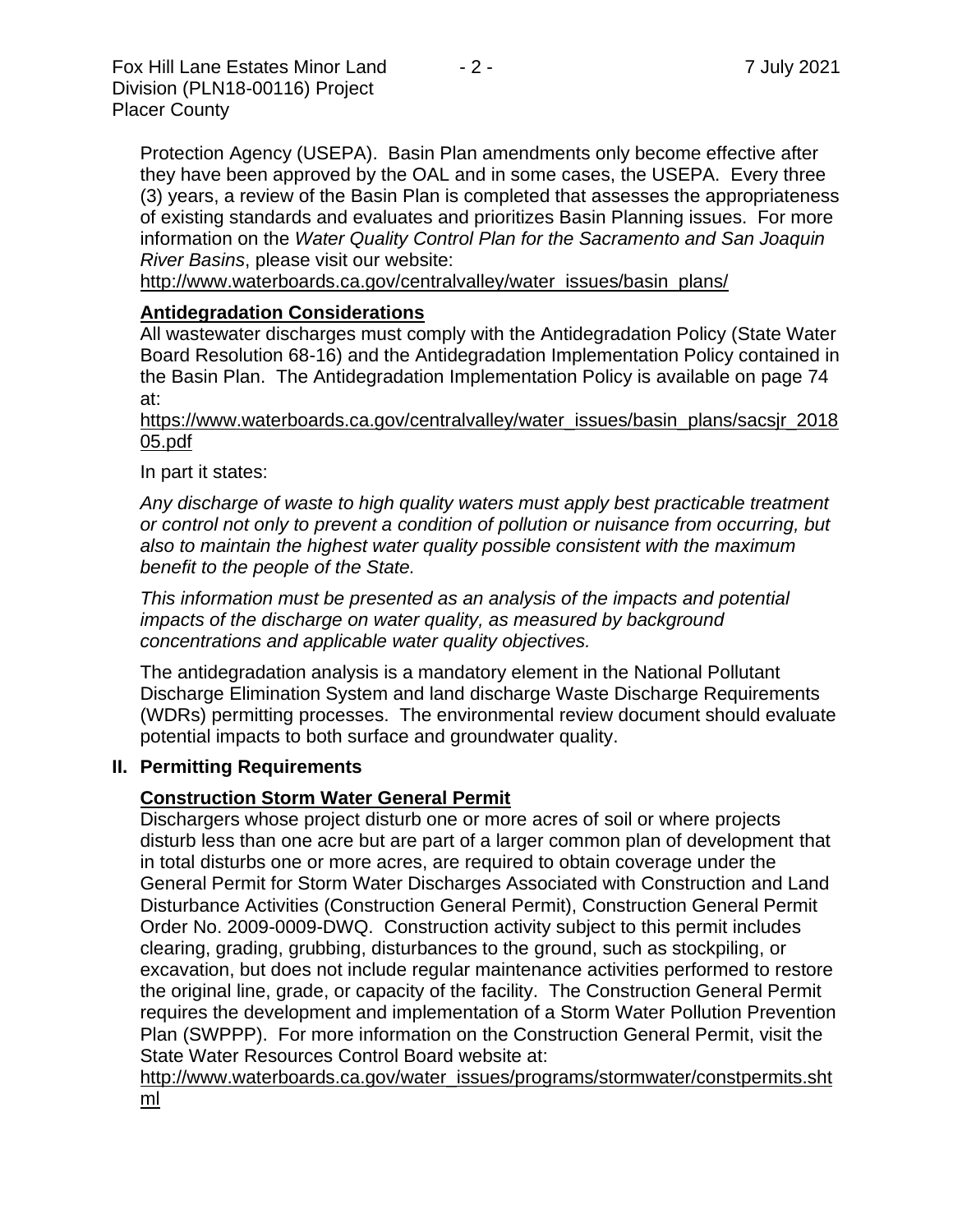## **Phase I and II Municipal Separate Storm Sewer System (MS4) Permits<sup>1</sup>**

The Phase I and II MS4 permits require the Permittees reduce pollutants and runoff flows from new development and redevelopment using Best Management Practices (BMPs) to the maximum extent practicable (MEP). MS4 Permittees have their own development standards, also known as Low Impact Development (LID)/postconstruction standards that include a hydromodification component. The MS4 permits also require specific design concepts for LID/post-construction BMPs in the early stages of a project during the entitlement and CEQA process and the development plan review process.

For more information on which Phase I MS4 Permit this project applies to, visit the Central Valley Water Board website at:

http://www.waterboards.ca.gov/centralvalley/water\_issues/storm\_water/municipal\_p ermits/

For more information on the Phase II MS4 permit and who it applies to, visit the State Water Resources Control Board at:

http://www.waterboards.ca.gov/water\_issues/programs/stormwater/phase\_ii\_munici pal.shtml

#### **Industrial Storm Water General Permit**

Storm water discharges associated with industrial sites must comply with the regulations contained in the Industrial Storm Water General Permit Order No. 2014- 0057-DWQ. For more information on the Industrial Storm Water General Permit, visit the Central Valley Water Board website at:

http://www.waterboards.ca.gov/centralvalley/water\_issues/storm\_water/industrial\_ge neral\_permits/index.shtml

#### **Clean Water Act Section 404 Permit**

If the project will involve the discharge of dredged or fill material in navigable waters or wetlands, a permit pursuant to Section 404 of the Clean Water Act may be needed from the United States Army Corps of Engineers (USACE). If a Section 404 permit is required by the USACE, the Central Valley Water Board will review the permit application to ensure that discharge will not violate water quality standards. If the project requires surface water drainage realignment, the applicant is advised to contact the Department of Fish and Game for information on Streambed Alteration Permit requirements. If you have any questions regarding the Clean Water Act Section 404 permits, please contact the Regulatory Division of the Sacramento District of USACE at (916) 557-5250.

<sup>&</sup>lt;sup>1</sup> Municipal Permits = The Phase I Municipal Separate Storm Water System (MS4) Permit covers medium sized Municipalities (serving between 100,000 and 250,000 people) and large sized municipalities (serving over 250,000 people). The Phase II MS4 provides coverage for small municipalities, including non-traditional Small MS4s, which include military bases, public campuses, prisons and hospitals.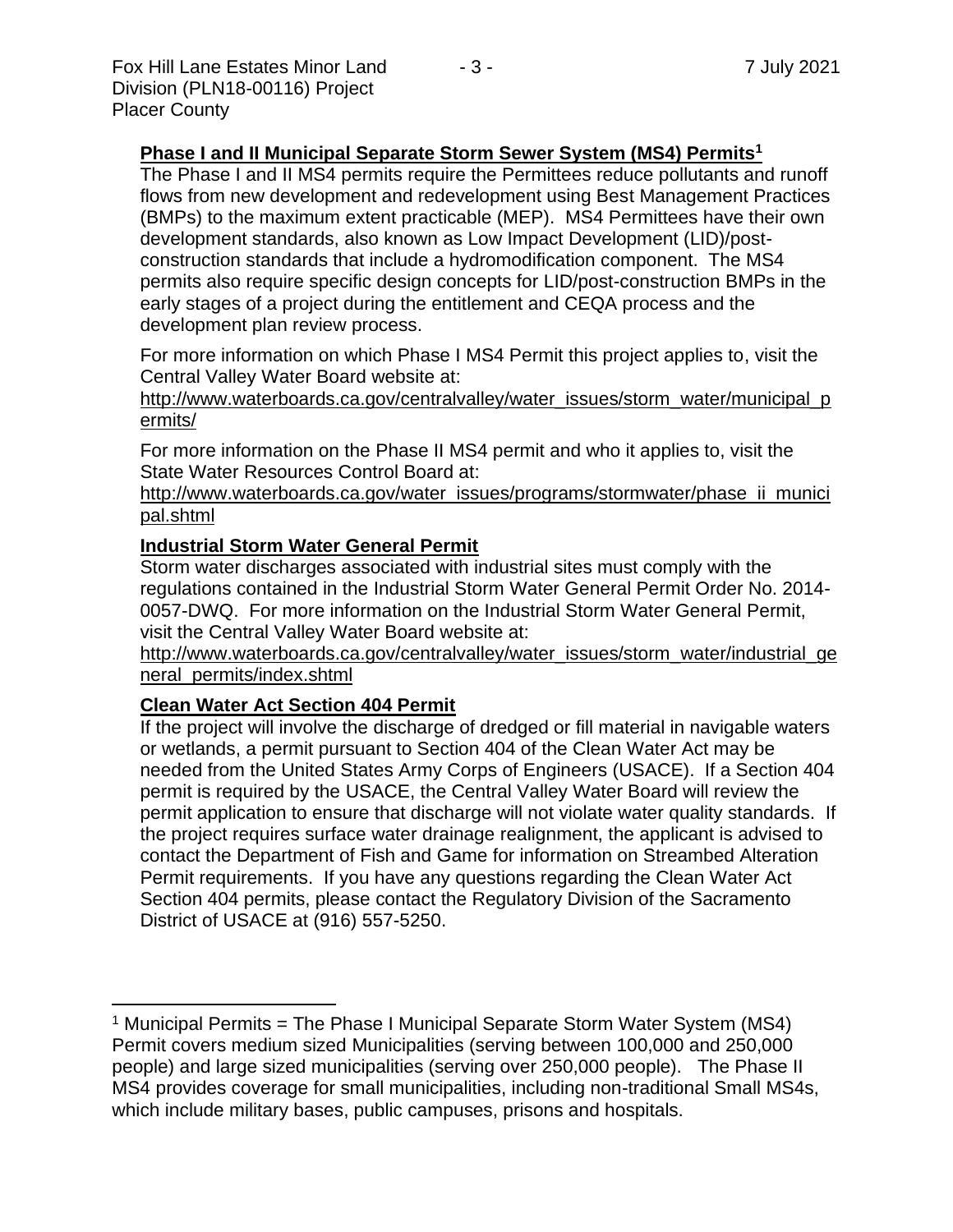Fox Hill Lane Estates Minor Land  $-4 -$  7 July 2021 Division (PLN18-00116) Project Placer County

## **Clean Water Act Section 401 Permit – Water Quality Certification**

If an USACE permit (e.g., Non-Reporting Nationwide Permit, Nationwide Permit, Letter of Permission, Individual Permit, Regional General Permit, Programmatic General Permit), or any other federal permit (e.g., Section 10 of the Rivers and Harbors Act or Section 9 from the United States Coast Guard), is required for this project due to the disturbance of waters of the United States (such as streams and wetlands), then a Water Quality Certification must be obtained from the Central Valley Water Board prior to initiation of project activities. There are no waivers for 401 Water Quality Certifications. For more information on the Water Quality Certification, visit the Central Valley Water Board website at: https://www.waterboards.ca.gov/centralvalley/water\_issues/water\_quality\_certificatio

n/

## **Waste Discharge Requirements – Discharges to Waters of the State**

If USACE determines that only non-jurisdictional waters of the State (i.e., "nonfederal" waters of the State) are present in the proposed project area, the proposed project may require a Waste Discharge Requirement (WDR) permit to be issued by Central Valley Water Board. Under the California Porter-Cologne Water Quality Control Act, discharges to all waters of the State, including all wetlands and other waters of the State including, but not limited to, isolated wetlands, are subject to State regulation. For more information on the Waste Discharges to Surface Water NPDES Program and WDR processes, visit the Central Valley Water Board website at:https://www.waterboards.ca.gov/centralvalley/water\_issues/waste\_to\_surface\_wat er/

Projects involving excavation or fill activities impacting less than 0.2 acre or 400 linear feet of non-jurisdictional waters of the state and projects involving dredging activities impacting less than 50 cubic yards of non-jurisdictional waters of the state may be eligible for coverage under the State Water Resources Control Board Water Quality Order No. 2004-0004-DWQ (General Order 2004-0004). For more information on the General Order 2004-0004, visit the State Water Resources Control Board website at:

https://www.waterboards.ca.gov/board\_decisions/adopted\_orders/water\_quality/200 4/wqo/wqo2004-0004.pdf

## **Dewatering Permit**

If the proposed project includes construction or groundwater dewatering to be discharged to land, the proponent may apply for coverage under State Water Board General Water Quality Order (Low Threat General Order) 2003-0003 or the Central Valley Water Board's Waiver of Report of Waste Discharge and Waste Discharge Requirements (Low Threat Waiver) R5-2018-0085. Small temporary construction dewatering projects are projects that discharge groundwater to land from excavation activities or dewatering of underground utility vaults. Dischargers seeking coverage under the General Order or Waiver must file a Notice of Intent with the Central Valley Water Board prior to beginning discharge.